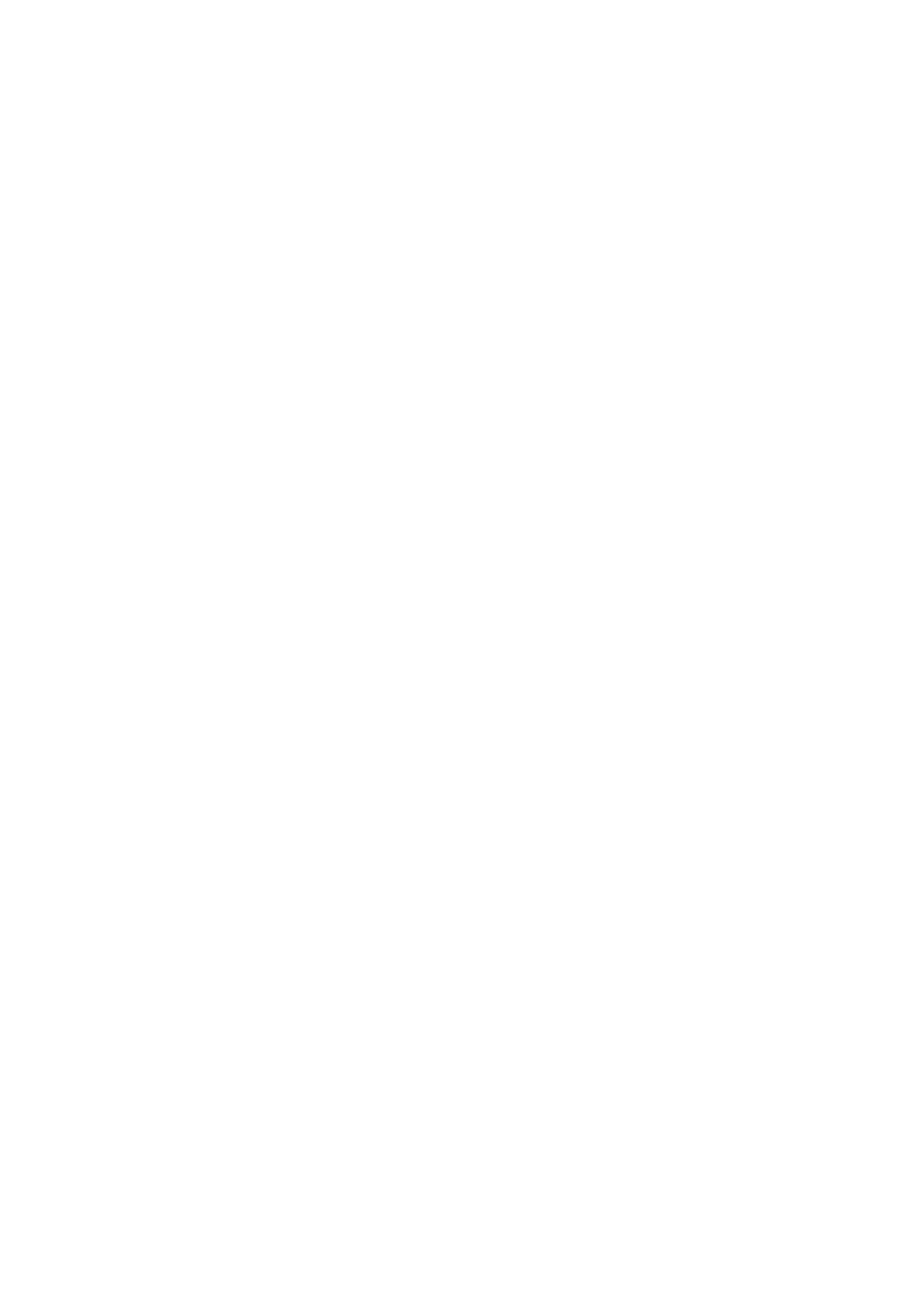# **TABLE OF CONTENTS 16 DECEMBER 2015**

| <b>Business</b> | Page No. |
|-----------------|----------|
|                 |          |

| 1. |     | <b>Meeting Conduct</b>                                                                               | 5  |
|----|-----|------------------------------------------------------------------------------------------------------|----|
|    |     | 1.1 Apologies                                                                                        | 5  |
|    |     | 1.2 Announcements by the Mayor                                                                       | 5  |
|    |     | 1.3 APW Awards                                                                                       | 5  |
|    |     | 1.4 Conflict of Interest Declarations                                                                | 5  |
|    |     | 1.5 Confirmation of Minutes                                                                          | 5  |
|    |     | 1.6 Items not on the Agenda                                                                          | 5  |
|    |     | 1.7 Public Participation                                                                             | 5  |
| 2. |     | <b>General Business</b>                                                                              | 6  |
|    | 2.1 | <b>Amendment to Terms of Reference and Delegations</b>                                               | 6  |
|    | 2.2 | <b>Submission on Shop Trading Hours Amendment Bill</b>                                               | 6  |
|    | 2.3 | <b>Councillor Appointment to Te Wharewaka o Poneke</b><br><b>Trust</b>                               | 8  |
| 3. |     | <b>Committee Reports</b>                                                                             | 9  |
|    | 3.1 | <b>Report of the Transport and Urban Development</b><br><b>Committee Meeting of 19 November 2015</b> | 9  |
|    |     | Traffic Bylaw Review 2015 - adoption of amended bylaw                                                | 9  |
|    | 3.2 | <b>Report of the Community, Sport and Recreation</b><br><b>Committee Meeting of 25 November 2015</b> | 10 |
|    |     | Report on Submissions - Fire Bylaw Review 2015                                                       | 11 |

### **Questions**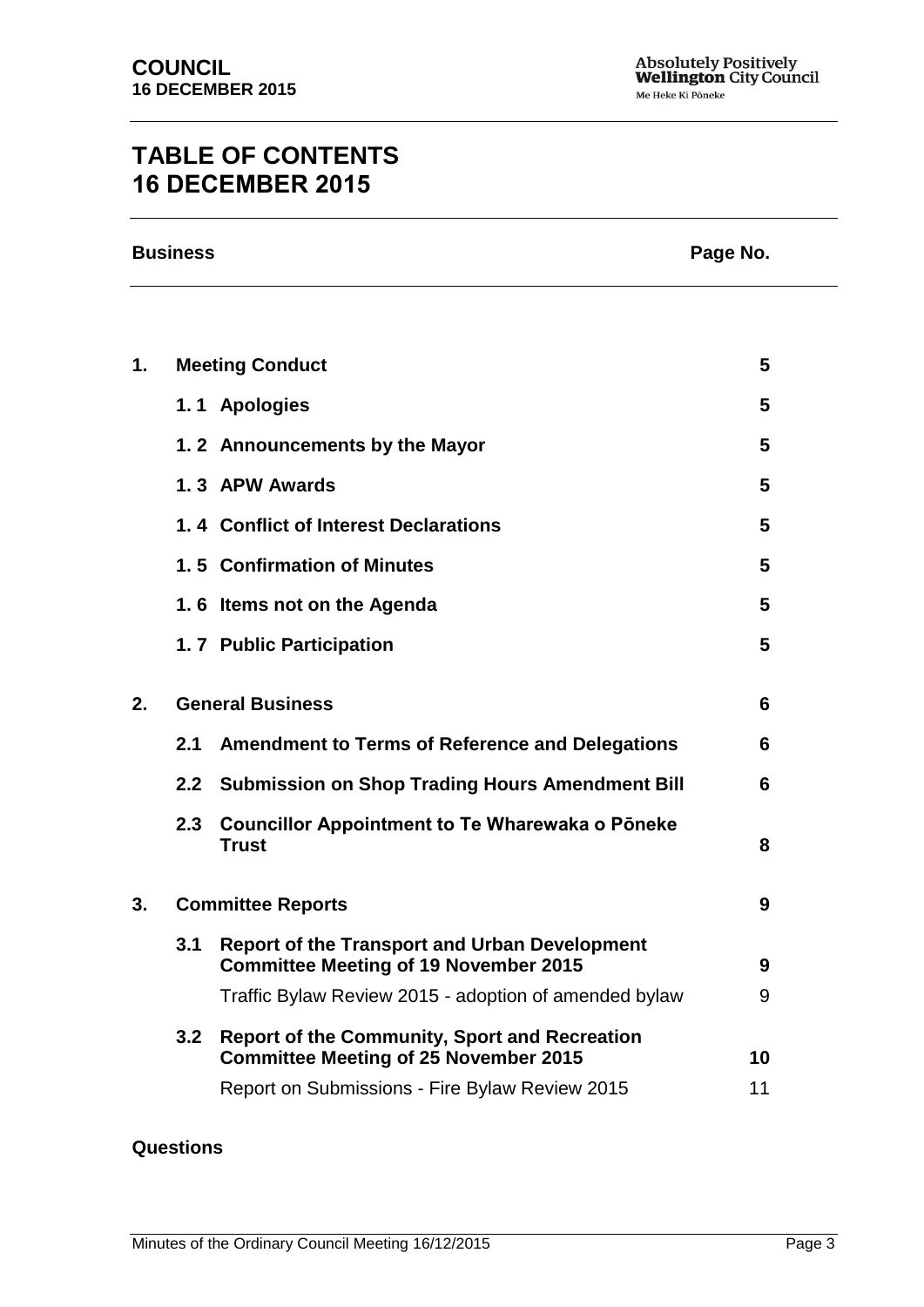| 4. | <b>Public Excluded</b>                                |  | Error! Bookmark not defined. |    |
|----|-------------------------------------------------------|--|------------------------------|----|
|    | 4.1 Appointments to Council-Controlled Organisations  |  |                              | 11 |
|    | 4.2 Public Excluded Report of the Transport and Urban |  |                              |    |

**Development Committee Meeting of 19 November 2015 [11](#page-10-2)**

Proposed Land Acquisition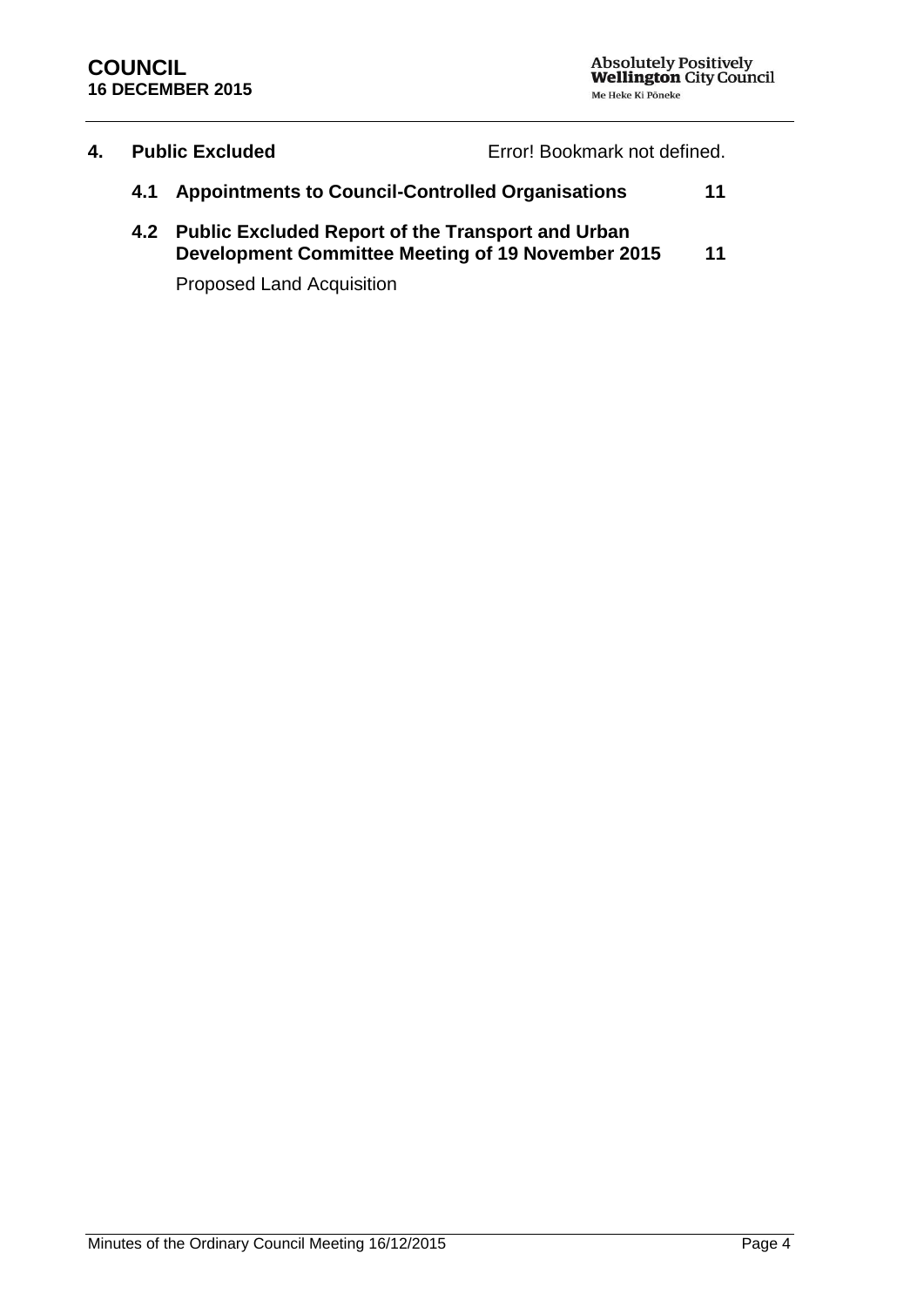# <span id="page-4-0"></span>**1 Meeting Conduct**

### <span id="page-4-1"></span>**1. 1 Apologies**

No apologies were received.

## <span id="page-4-2"></span>**1. 2 Announcements by the Mayor**

At the Town Planning Day celebrations the Wellington Branch of the NZ Planning Institute (NZPI) awarded the Geok Ling Phang Memorial Award for 2015 to the Wellington City Council for the Wellington Urban Growth Plan.

The award is given to projects or publications which:

- progress the planning profession and highlight the valuable contribution sound planning makes to the quality of where we live, work and play; and
- progress collective initiatives in our cities and regions that bring quality and meaning to our lives and in the future.

### <span id="page-4-3"></span>**1. 3 APW Awards**

Nil

### <span id="page-4-4"></span>**1. 4 Conflict of Interest Declarations**

Nil

#### <span id="page-4-5"></span>**1. 5 Confirmation of Minutes**

#### **Moved Mayor Wade-Brown, seconded Councillor Ahipene-Mercer**

#### **Resolved**

That the Council:

1. Approve the minutes of the Ordinary and Extraordinary Council Meetings held on 28 October 2015 and 8 December 2015, having been circulated, that they be taken as read and confirmed as an accurate record of that meeting.

**Carried**

## <span id="page-4-6"></span>**1. 6 Items not on the Agenda**

There are no items not on the agenda.

## <span id="page-4-7"></span>**1. 7 Public Participation**

**1.7.1** Allan Probert and Lucas Putnam from LA Boca Loca and Andrew Hawkes, from Park Kitchen regarding BID/ food truck in Miramar.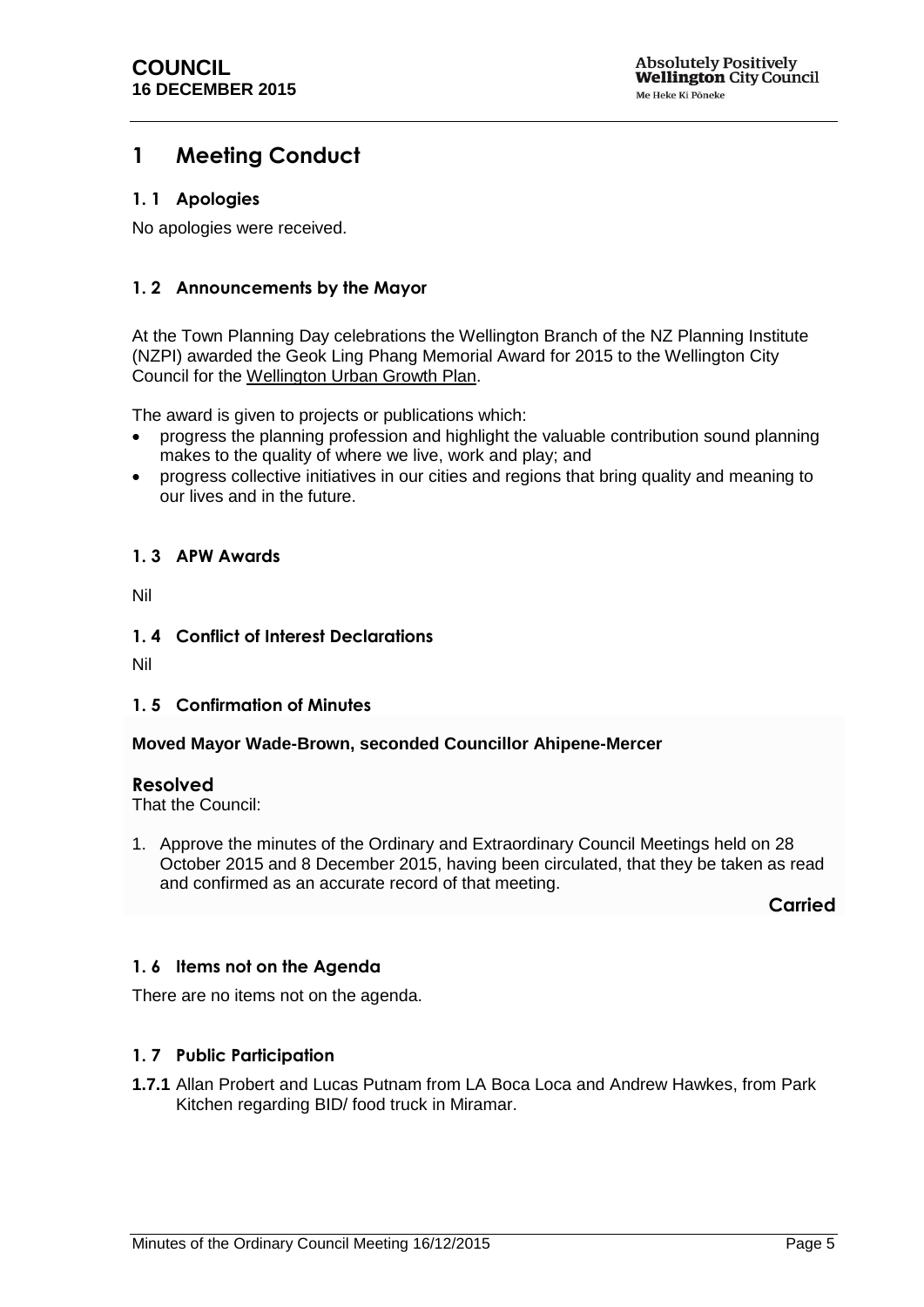# <span id="page-5-0"></span>**2. General Business**

# <span id="page-5-1"></span>**2.1 Amendment to Terms of Reference and Delegations**

#### **Moved Mayor Wade-Brown, seconded Councillor Lester**

#### **Resolved**

That the Council:

- 1. Receive the information.
- 2. Agree to amend the Terms of Reference for the Governance, Finance and Planning Committee to include City Resilience.
- 3. Agree to include City Resilience in the Mayor's Portfolio.

A division was called for, voting on which was as follows:

| For:                     |                           | <b>Against:</b> |
|--------------------------|---------------------------|-----------------|
| Mayor Wade-Brown         |                           |                 |
|                          | Councillor Ahipene-Mercer |                 |
| Councillor Coughlan      |                           |                 |
| <b>Councillor Eagle</b>  |                           |                 |
| <b>Councillor Foster</b> |                           |                 |
| Councillor Free          |                           |                 |
| Councillor Lee           |                           |                 |
| Councillor Lester        |                           |                 |
| <b>Councillor Marsh</b>  |                           |                 |
| Councillor Pannett       |                           |                 |
| Councillor Peck          |                           |                 |
| Councillor Ritchie       |                           |                 |
| Councillor Sparrow       |                           |                 |
| Councillor Woolf         |                           |                 |
| Councillor Young         |                           |                 |
|                          |                           |                 |

Majority Vote: 15:0

**Carried**

## <span id="page-5-2"></span>**2.2 Submission on Shop Trading Hours Amendment Bill**

#### **Moved Councillor Coughlan, seconded Councillor Marsh**

That the Council:

- 1. Receive the information.
- 2. Note that the deadline for submissions to be received by the Select Committee Clerk is 21 January 2016.
- 3. Agree to the attached submission on the Shop Trading Hours Amendment Bill.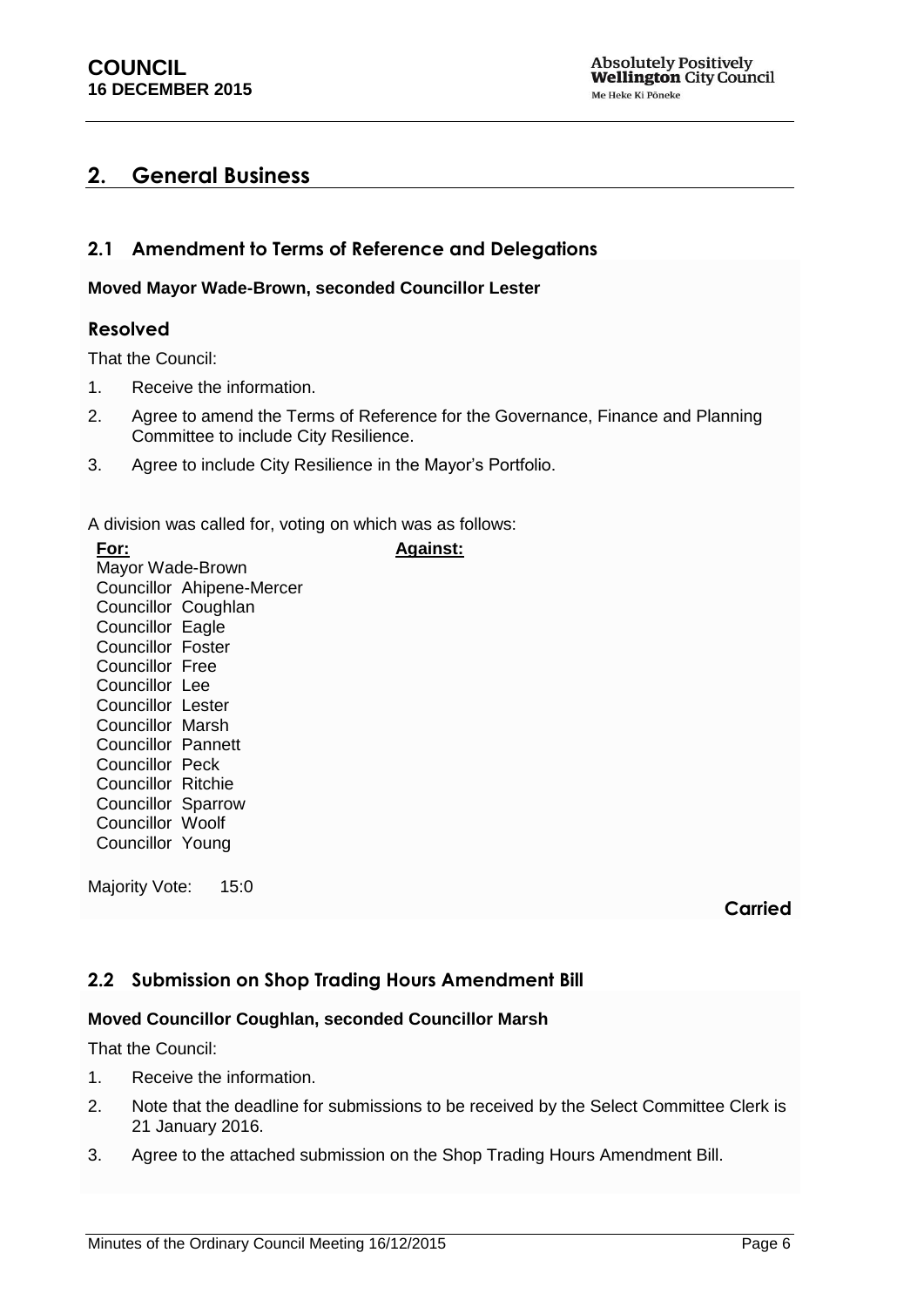4. Delegate to the Chief Executive Officer and Chair of the Economic Growth and Arts Committee the authority to include any amendments required.

**Moved Mayor Wade-Brown, seconded Councillor Eagle**, the following amendment to recommendation 3 by way of substitution:

That the Council:

3. Agree to amend the attached submission on the Shop Trading Hours Amendment Bill to strengthen the Council's preference for a consistent nationwide approach.

A division was called for, voting on which was as follows:

**For:** Mayor Wade-Brown Councillor Ahipene-Mercer Councillor Coughlan Councillor Eagle Councillor Foster Councillor Free Councillor Lee Councillor Lester Councillor Marsh Councillor Peck Councillor Ritchie Councillor Sparrow Councillor Woolf Councillor Young **Against:** Councillor Pannett

Majority Vote: 14:1

**Carried**

#### **Moved Councillor Coughlan, seconded Councillor Marsh the following substantive motion:**

#### **Resolved**

That the Council:

- 1. Receive the information.
- 2. Note that the deadline for submissions to be received by the Select Committee Clerk is 21 January 2016.
- 3. Agree to amend the attached submission on the Shop Trading Hours Amendment Bill to strengthen the Council's preference for a consistent nationwide approach.
- 4. Delegate to the Chief Executive Officer and Chair of the Economic Growth and Arts Committee the authority to include any amendments required.

A division was called for, voting on which was as follows:

| <u>For:</u>               | <b>Against:</b>           |  |
|---------------------------|---------------------------|--|
| Mayor Wade-Brown          | <b>Councillor Pannett</b> |  |
| Councillor Ahipene-Mercer |                           |  |
| Councillor Coughlan       |                           |  |
|                           |                           |  |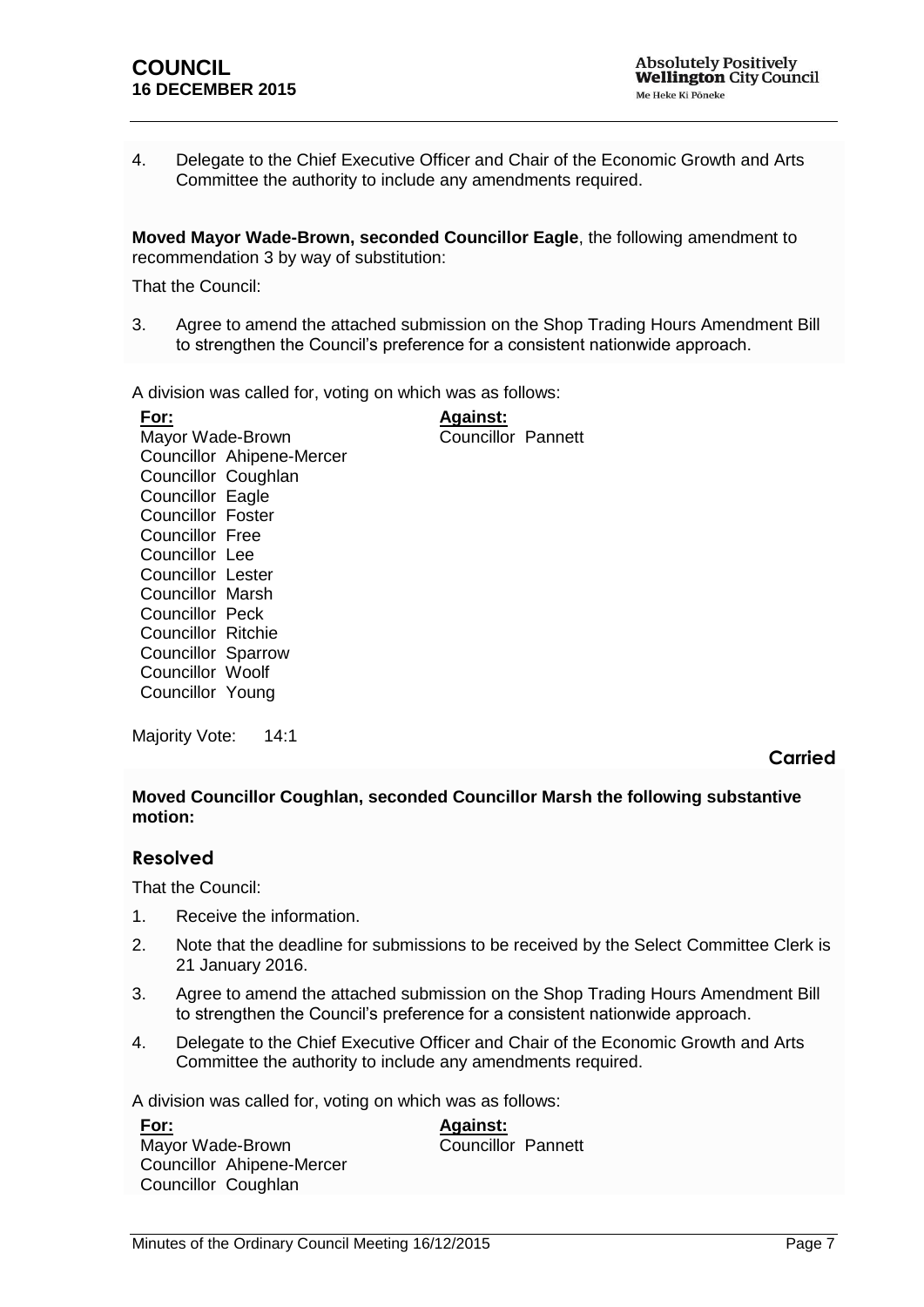Councillor Eagle Councillor Foster Councillor Free Councillor Lee Councillor Lester Councillor Marsh Councillor Peck Councillor Ritchie Councillor Sparrow Councillor Woolf Councillor Young Majority Vote: 14:1

**Carried**

# <span id="page-7-0"></span>**2.3 Councillor Appointment to Te Wharewaka o Pōneke Trust**

#### **Moved Councillor Lester, seconded Councillor Foster**

#### **Resolved**

That the Council:

- 1. Receive the information.
- 2. Agree to the appointment of a Councillor to the board of Te Wharewaka o Pōneke Trust.

**Against:**

1 and 2 voted on as follows:

A division was called for, voting on which was as follows:

| For:                      |                           |
|---------------------------|---------------------------|
| Mayor Wade-Brown          |                           |
|                           | Councillor Ahipene-Mercer |
| Councillor Coughlan       |                           |
| <b>Councillor Eagle</b>   |                           |
| <b>Councillor Foster</b>  |                           |
| <b>Councillor Free</b>    |                           |
| Councillor Lee            |                           |
| <b>Councillor Lester</b>  |                           |
| Councillor Marsh          |                           |
| Councillor Pannett        |                           |
| <b>Councillor Peck</b>    |                           |
| <b>Councillor Ritchie</b> |                           |
| <b>Councillor Sparrow</b> |                           |
| <b>Councillor Woolf</b>   |                           |
| Councillor Young          |                           |
|                           |                           |

Majority Vote: 15:0

**Carried**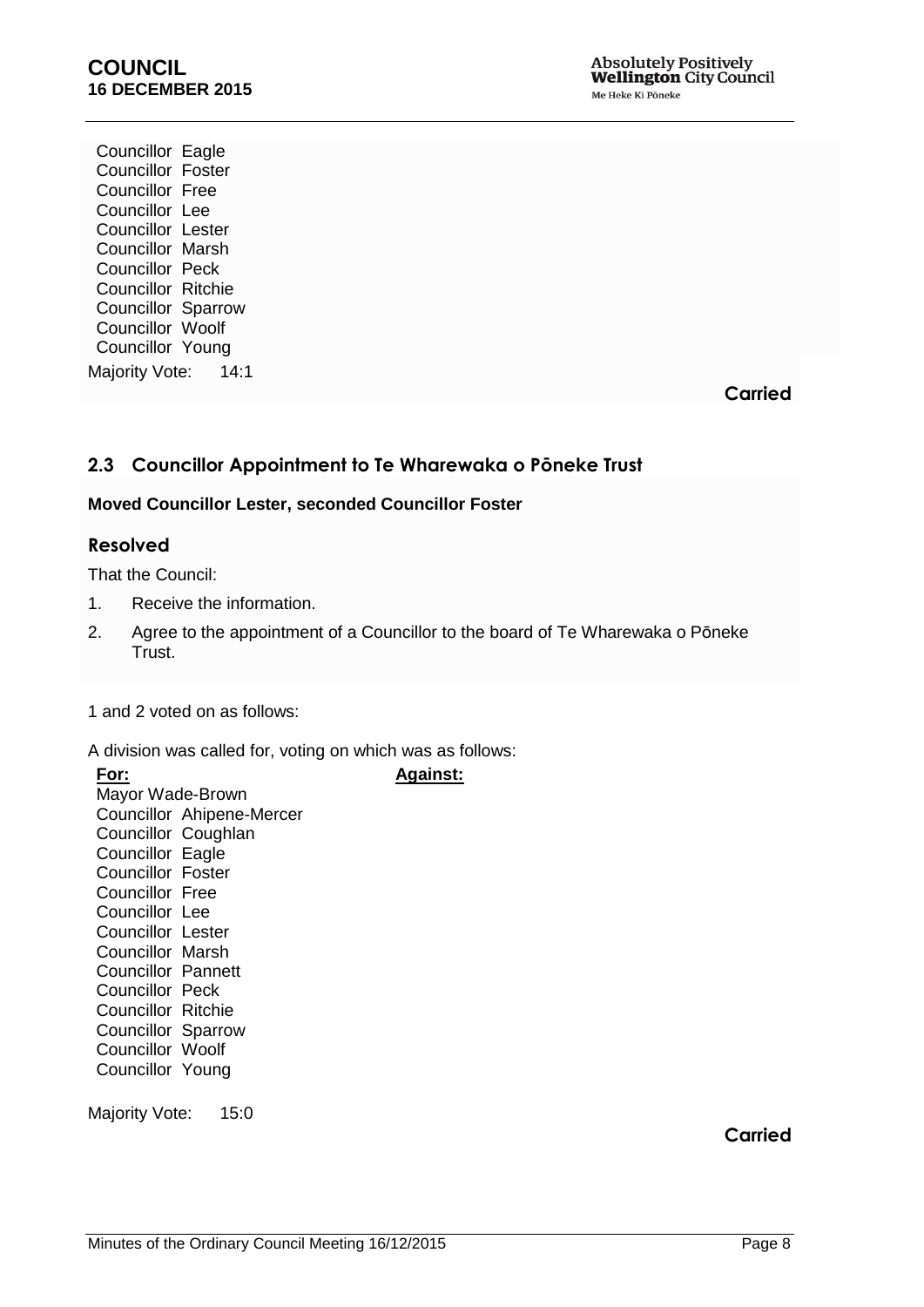**Absolutely Positively Wellington City Council** Me Heke Ki Põneke

#### **Moved Councillor Lester, seconded Councillor Marsh:**

3. Agree to appoint Councillor Eagle to the board of Te Wharewaka o Pōneke Trust.

**Against:**

A division was called for, voting on which was as follows:

**For:** Mayor Wade-Brown Councillor Ahipene-Mercer Councillor Coughlan Councillor Eagle Councillor Foster Councillor Free Councillor Lee Councillor Lester Councillor Marsh Councillor Pannett Councillor Peck Councillor Ritchie Councillor Sparrow Councillor Woolf Councillor Young

Majority Vote: 15:0

**Carried**

# <span id="page-8-0"></span>**3. Committee Reports**

## <span id="page-8-1"></span>**3.1 Report of the Transport and Urban Development Committee Meeting of 19 November 2015**

#### <span id="page-8-2"></span>**Traffic Bylaw Review 2015 - adoption of amended bylaw**

#### **Moved Councillor Foster, seconded Councillor Ahipene-Mercer**

#### **Resolved**

That Council:

1. Adopt the amended Part 7: Traffic of the Wellington City Consolidated Bylaw 2008 (Attachment 1).

**Against:**

A division was called for, voting on which was as follows:

**For:** Mayor Wade-Brown Councillor Ahipene-Mercer Councillor Coughlan Councillor Eagle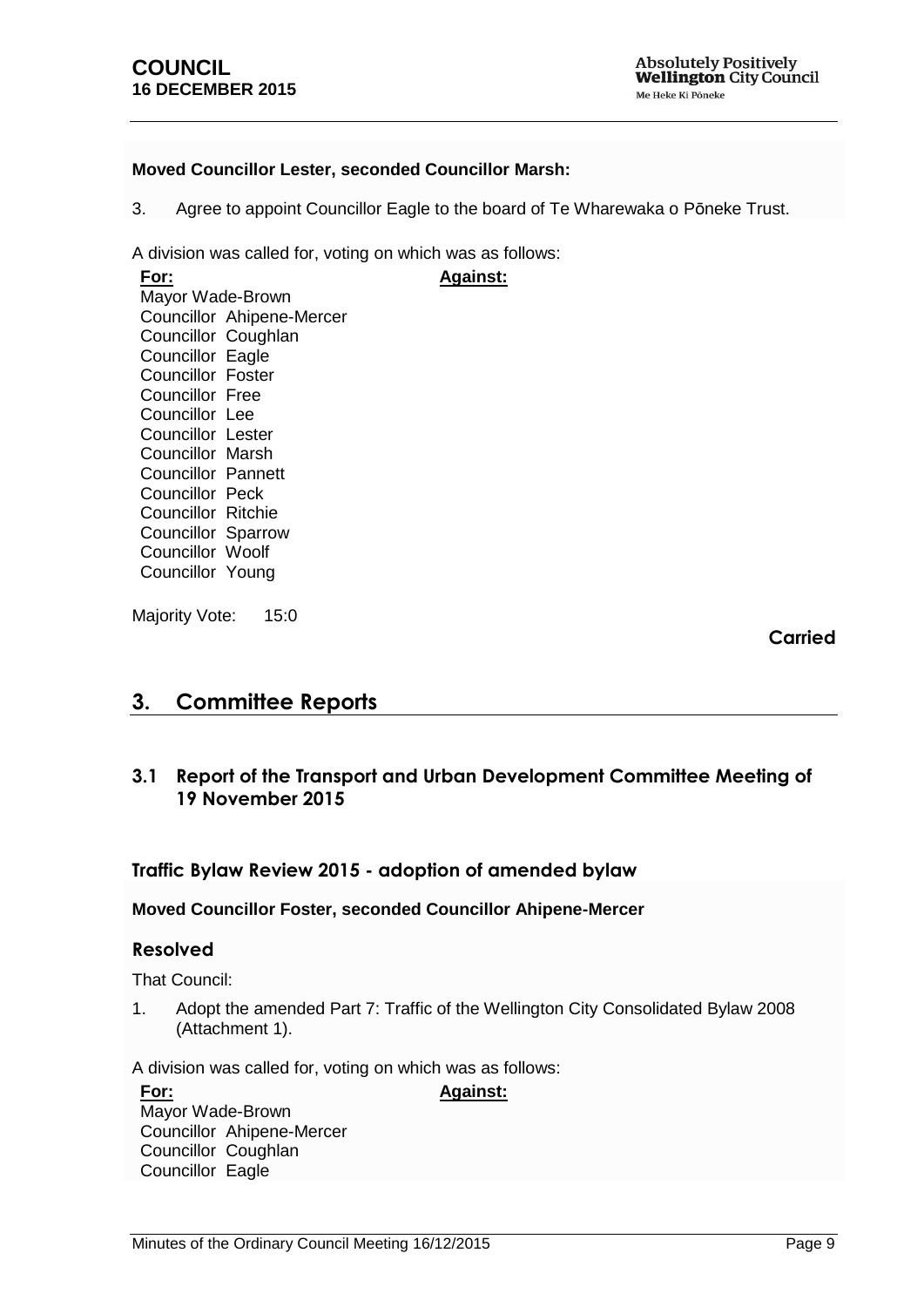Councillor Foster Councillor Free Councillor Lee Councillor Lester Councillor Marsh Councillor Pannett Councillor Peck Councillor Ritchie Councillor Sparrow Councillor Woolf Councillor Young

Majority Vote: 15:0

**Carried**

# <span id="page-9-0"></span>**3.2 Report of the Community, Sport and Recreation Committee Meeting of 25 November 2015**

## **Report on Submissions - Fire Bylaw Review 2015**

#### **Moved Councillor Eagle, seconded Councillor Foster**

#### **Resolved**

That Council:

1. Adopt the proposed revised Part 3: Fire Prevention of the Wellington City Consolidated Bylaw 2008 (Attachment 1).

**Against:**

A division was called for, voting on which was as follows:

**For:** Mayor Wade-Brown Councillor Ahipene-Mercer Councillor Coughlan Councillor Eagle Councillor Foster Councillor Free Councillor Lee Councillor Lester Councillor Marsh Councillor Pannett Councillor Peck Councillor Ritchie Councillor Sparrow Councillor Woolf Councillor Young

Majority Vote: 15:0

**Carried**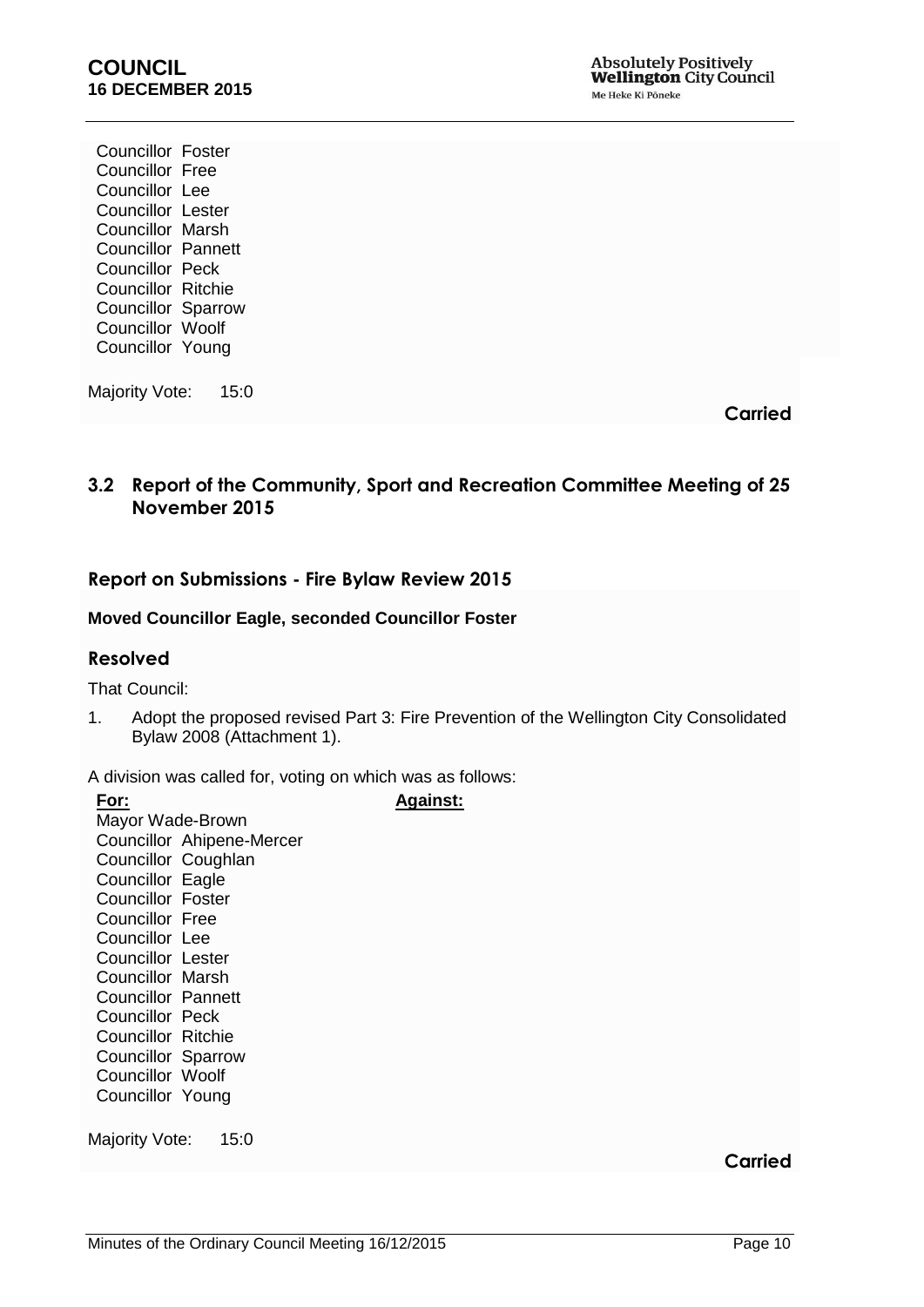# **4. Public Excluded**

### **Moved Mayor Wade-Brown, seconded Councillor Free**

### **Resolved**

THAT the Council :

1. Pursuant to the provisions of the Local Government Official Information and Meetings Act 1987, exclude the public from the following part of the proceedings of this meeting namely:

<span id="page-10-1"></span>

| General subject of the matter to<br>be considered |                                                                                                                               | Reasons for passing this resolution<br>in relation to each matter                                                                                                                                                        | Ground(s) under section 48(1)<br>for the passing of this<br>resolution                                                                                                                         |
|---------------------------------------------------|-------------------------------------------------------------------------------------------------------------------------------|--------------------------------------------------------------------------------------------------------------------------------------------------------------------------------------------------------------------------|------------------------------------------------------------------------------------------------------------------------------------------------------------------------------------------------|
| 4.1                                               | Appointments to Council-<br><b>Controlled Organisations</b>                                                                   | 7(2)(a)<br>The withholding of the information is<br>necessary to protect the privacy of<br>natural persons, including that of a<br>deceased person.                                                                      | s48(1)(a)<br>That the public conduct of this<br>item would be likely to result in<br>the disclosure of information for<br>which good reason for<br>withholding would exist under<br>Section 7. |
| 4.2                                               | Public Excluded Report of the<br><b>Transport and Urban</b><br><b>Development Committee</b><br>Meeting of 19 November<br>2015 | 7(2)(i)<br>The withholding of the information is<br>necessary to enable the local authority<br>to carry on, without prejudice or<br>disadvantage, negotiations (including<br>commercial and industrial<br>negotiations). | s48(1)(a)<br>That the public conduct of this<br>item would be likely to result in<br>the disclosure of information for<br>which good reason for<br>withholding would exist under<br>Section 7. |

<span id="page-10-2"></span><span id="page-10-0"></span>2. Permit Rachel Taylor and Kerry Anderson, from DLA Piper to remain at the meeting after the public has been excluded, because of their specialist knowledge of the matters under discussion.

A division was called for, voting on which was as follows:

| For:                      |                           | <b>Against:</b> |
|---------------------------|---------------------------|-----------------|
| Mayor Wade-Brown          |                           |                 |
|                           | Councillor Ahipene-Mercer |                 |
| Councillor Coughlan       |                           |                 |
| Councillor Eagle          |                           |                 |
| <b>Councillor Foster</b>  |                           |                 |
| <b>Councillor Free</b>    |                           |                 |
| Councillor Lee            |                           |                 |
| <b>Councillor Lester</b>  |                           |                 |
| <b>Councillor Marsh</b>   |                           |                 |
| <b>Councillor Pannett</b> |                           |                 |
| Councillor Peck           |                           |                 |